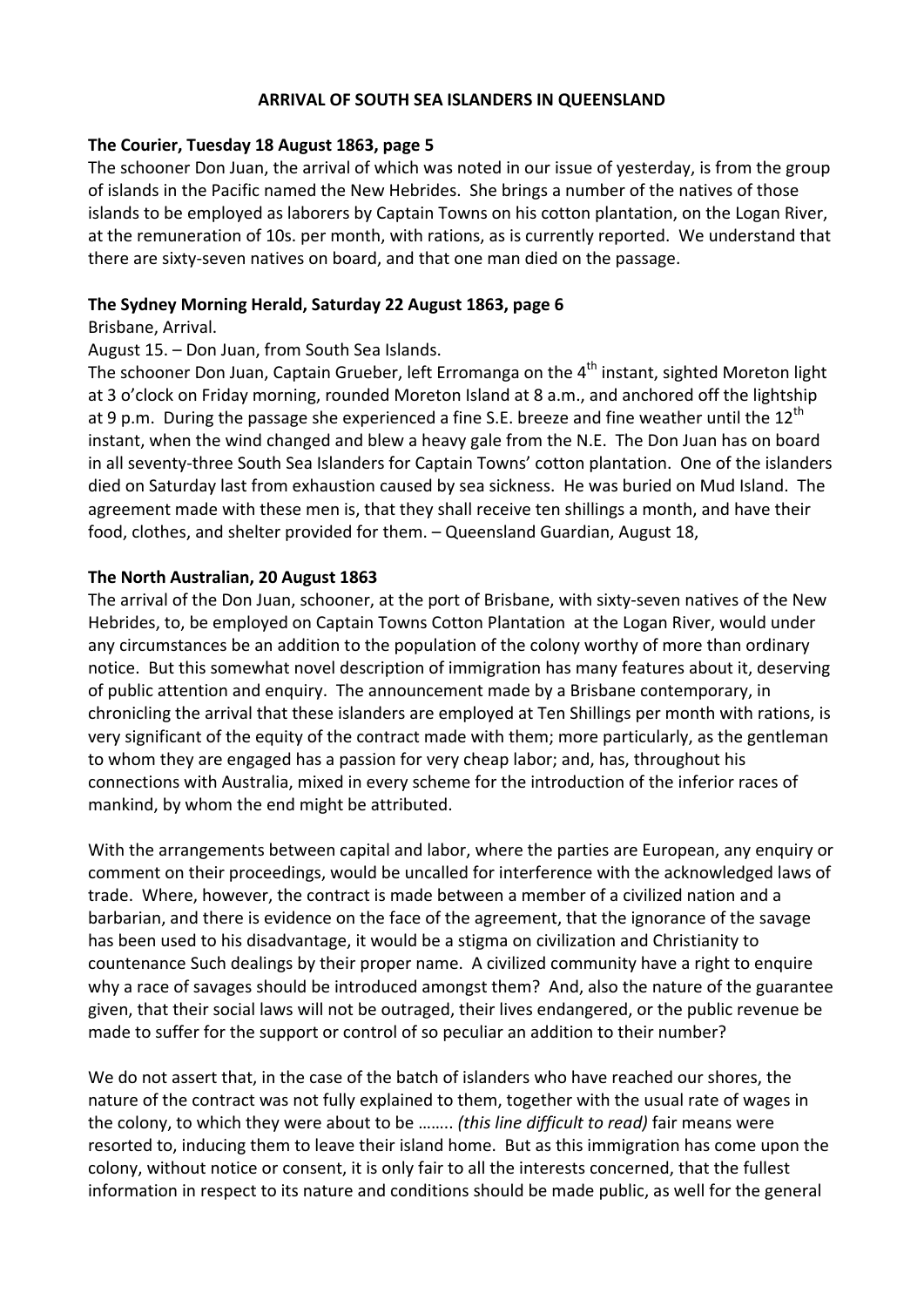satisfaction that the country is justified in receiving this immigration, as to remove from the immigration itself certain unpleasant suspicions, which recent revelation have laid it open to.

Within the last few months we have had amongst us a gentleman, long a missionary to the South Sea islanders, who described to us and the neighbouring colonies, the system of kidnapping the islanders, and carrying them as slaves to South America. We were informed that France had already interfered to prevent this inhuman traffic and we were imported to influence Great Britain to aid in its suppression. The mode of enticing the islanders in their ignorance of design and love of barter, on board the vessels has been described, and atrocities equalling those of the African system perpetrated on the victims who did not willingly submit to their expatriation.

It is not unreasonable to believe that, where islanders are being kidnapped and treated in these manner reported, with their ignorance between the difference between service and slavery, it would be very difficult, if not impossible, to induce a large number of an island population to emigrate. In proportion to the supposed difficulties of such an undertaking , should be the desire of the community amongst whom they are landed, to be furnished with reliable evidence, that none but fair inducements had been used in obtaining their services. That the reward or remuneration for such services, was agreed to, after knowing the rate in the country in which the service was to be performed, and that the remuneration is not designed as an evasion of the enactments against slavery. Every Briton, is proud in the knowledge that slavery cannot exist in any part of Her Majesty's vast dominions, but even that assurance does not bind men to the existence of contracts of service, entered into with barbarian or inferior races, which in their design and fulfilment amount to virtual slavery. It is the duty of every community under the British crown, to discourage such contracts of service, and where they exist to watch their conduct, so that the intention of the laws against slavery may not be violated, or the faith of the Islanders in the justice of the nation be jeopardised to serve the purposed of greedy or unprincipled men.

The natives of New Hebrides have the same manners and customs as other islanders of the South Seas. They are cannibals, fond of warfare and the chase, and, unless when in slavery, unused to labor. The fertility of their islands supply them with the necessaries of life, and their geographical position has afforded them less intercourse with Europeans than most of the other groups of islands. They have, therefore, very little knowledge of the habits of civilized life, and are neither so ready in acquiring nor so tractible under control, as many neighbouring islanders. Nearly twenty years ago Ben Boyd, the manager of the Royal Bank in New South Wales, imported and tried to use a large number of these islanders on works at Twofold Bay. They were known in Sydney as "Boyd's Red‐headed Blackfellows," the speculation as to their labor turned out a complete failure, and such of them as did not succeed in running away in whalers or vessels bound to the islands, were obliged to be sent back at Mr. Boyd's cost.

The natural habits of these islanders does not in any way fit them for service in this colony, and their introduction in large numbers might be attended with very unpleasant consequences. The disease known as "small pock," has been acclimatised among them, and has carried off large numbers, so that care should be taken that the pest be not introduced into this country by their means; but looking at the circumstances and prospects of our labor market, we cannot see the least necessity for giving countenance or encouragement to their introduction. They can-not mix with the other sections of the community, and they will always be viewed with suspicion and repugnance; while they themselves may be ill used to any extent and be unable to make their grievances known. The reply of the Colonial Secretary, to Mr. Pugh's question, is far from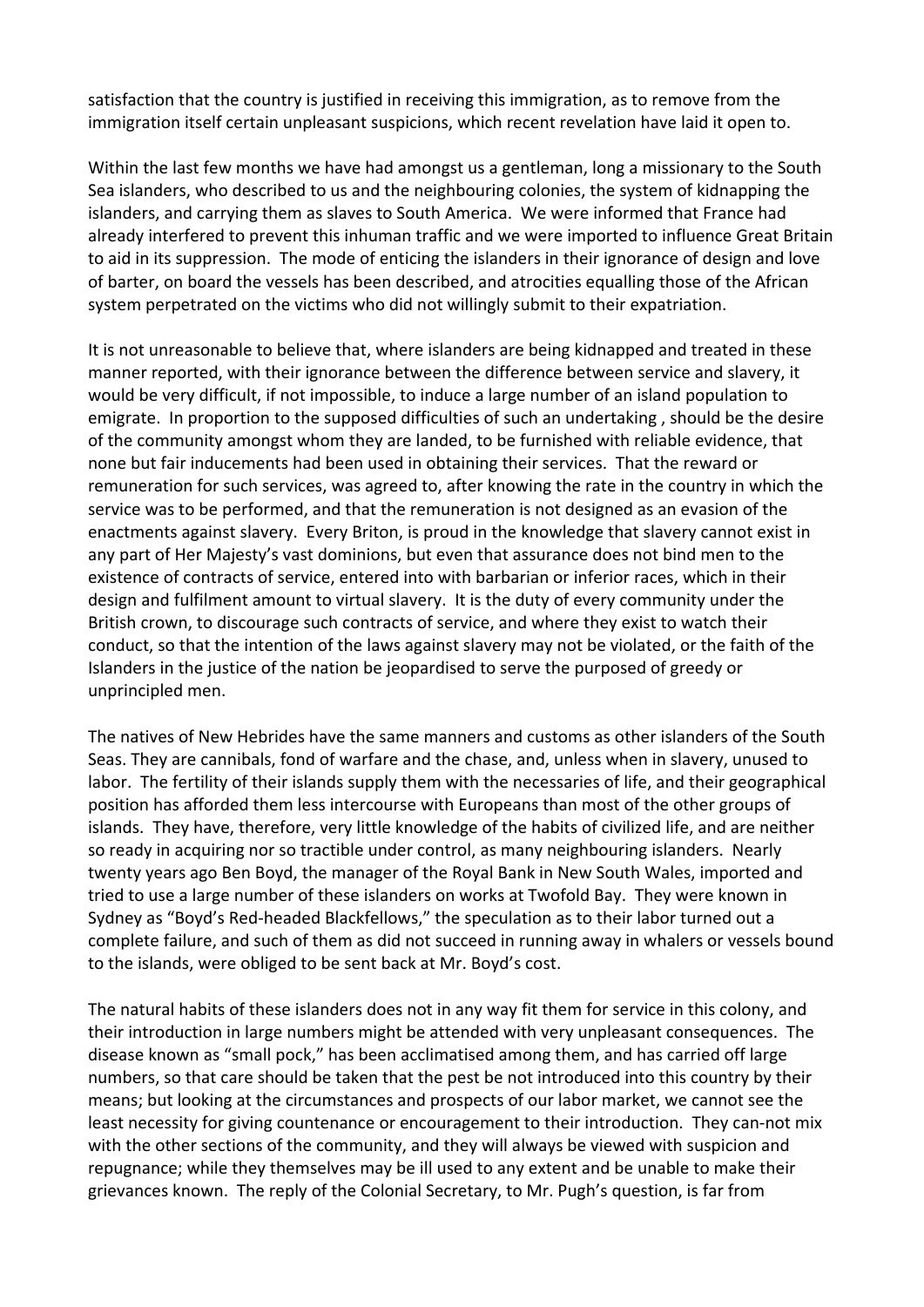sufficient to satisfy the public, and Parliament will be remiss in its duty if it fails to gain fuller information in TOWN'S immigration scheme.

# **Telegraphic Despatch (From our own Correspondent).**

The Argus (Melbourne, Victoria), Tuesday, 25 August 1863

The arrival of some Polynesians at Brisbane is exciting attention. The subject has been brought before the Assembly, and allegations have been made that captain kidnapped them. The Colonial Secretary stated that he had made inquiries, and that the men had signed an agreement for one year.

# **The Courier, Wednesday, 2 September 1863, page 2** IMPORTATION OF SOUTH SEA ISLANDERS

The following is a copy of the correspondence which has been furnished by the government in accordance with a motion made by Mr. Pugh, M.L.A.:‐

Sydney,  $30<sup>th</sup>$  May, 1863.

MEMORANDUM OF AGREEMENT for engaging natives for my cotton plantation in Queensland, for six or twelve months

Witnesseth: 1, Robert town, hereby engage and undertake to pay as wages to any able adult native that may be hired for my service, at and after the rate of ten shillings (10s.) per month in such trade as he may prefer at the end of his agreement, and to return him to his home within twelve months should he require such.

- 2. I also agree to find the native huts or houses, or tents, until huts can be put up, and to supply them with good and sufficient food, such as they are accustomed to, and to provide them with cooking utensils, and in every way watch over and protect them, during the period of their servitude..
- 3. The labor these natives will be required to perform, will be chiefly field labor, of a light and easy description, such as cleaning and picking cotton when in season, and any other work they may be called on to perform.

\_\_\_\_\_\_\_\_\_\_\_\_

Witness my hand this  $30<sup>th</sup>$  day of May, 1863.

R. Towns.

Sydney,  $29<sup>th</sup>$  May, 1863.

Sir, - Referring to our verbal agreement for your present employment on the intended expedition of the Don Juan, after a number of natives to be employed on my cotton fields in Queensland:

I now give you my written instructions for your guidance, and, as I understand you are no scholar. Captain Grueber will read them for you and explain what is required of you.

First, you will proceed to, and call at, such islands as you are known to the natives and then explain to them what your object is, namely, to engage for me from fifty to one hundred natives, all males, on the present voyage, until they are better known in the district and colony.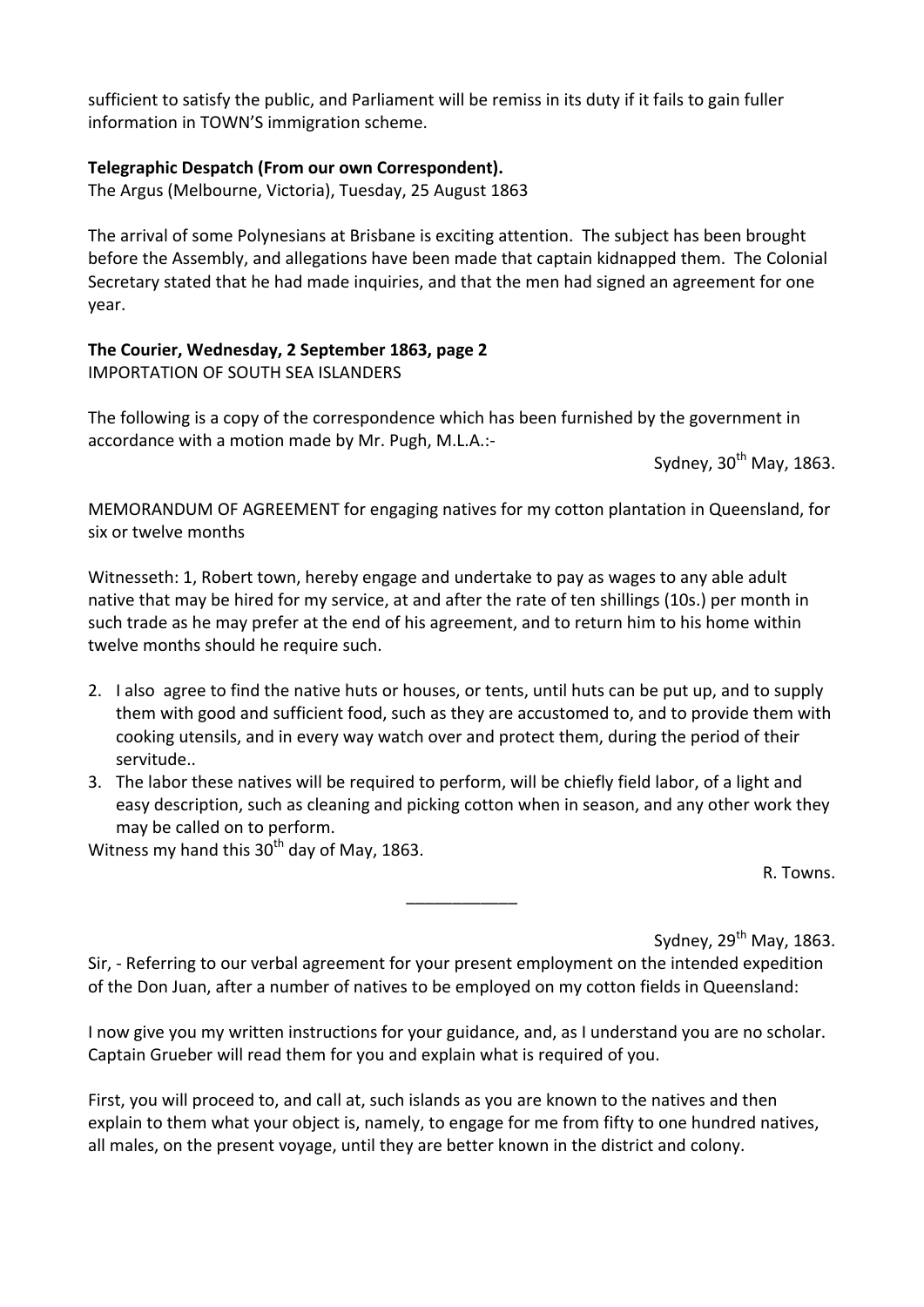I will prefer young lads, from fourteen and fifteen to eighteen, in preference to older men, as the bulk; you must have some old hands amongst the lot to induce the young ones to enlist.

In engaging or persuading these people you must tell them exactly what they will have to do, that is, their chief work will be in the cotton fields, and that they will have good huts to live in, a kind master to protect, and that you will take them back within twelve months, perhaps in six, and that you will be on the station to explain and interpret for them, and that they will be paid in goods at the rate of 10s. per month (over and above their rations) for the able men, and the others according to their worth and value.

I presume you will call at Leifoo or Ware first, and then to Sandwich; I leave this for you and Captain Grueber to arrange; and while I am on this, I must here remind you, that while you are on board the ship you are to act, and do the duty in every way, as second mate, for which service you have signed the articles of the vessel, and in which capacity you will be paid at and after the rate of £5 (five pounds) per month, which pay will be continued you on the station so long as you remain or other arrangements are made.

In conclusion, I must remind you of my earnest desire that the natives are treated with the greatest kindness, and on no account allow them to be ill‐used by the crew, or any person on board; if such is offered to them. It is your duty to report the same to the captain. I will be satisfied with fifty young men and boys if you can get them, but will be better pleased with seventy if the vessel can bring so many comfortably; but on no account crowd them or delay the vessel for the purpose.

You must endeavour all you can to keep the natives in good humour and friendly, and on good terms with each other; on no account allow them to quarrel or have any of their national disputes on board, ‐ and keep all such quarrelling from them; if you find such, unfortunately, to take place, at once separate them, and put up bulkheads between them. Take care non of the old beach‐ coombers – European sailors – smuggle themselves on board with the natives.

You had better call at Leifoo, before Hayes gets there, and leave before he may arrive.

I think I have now said all I have t mention, and hope you may have a successful voyage.

I am, &c., R. Towns.

Mr. Ross Luin.

29<sup>th</sup> July, 1863.

Dear Sir, ‐ Your vessel now ready and victualled with supplies sufficient for the voyage and return with natives, you will at once proceed to sea, and make the best of your way to the isle of Leifoo, or such other island as you may first make, for the purpose of procuring natives for the cotton fields, with which you will return to Moreton Bay with all possible despatch, where I will in all probability be to receive and direct you. The above is an outline of your intended voyage.

\_\_\_\_\_\_\_\_\_\_\_\_

I will now proceed more in detail to instruct your for your future guidance.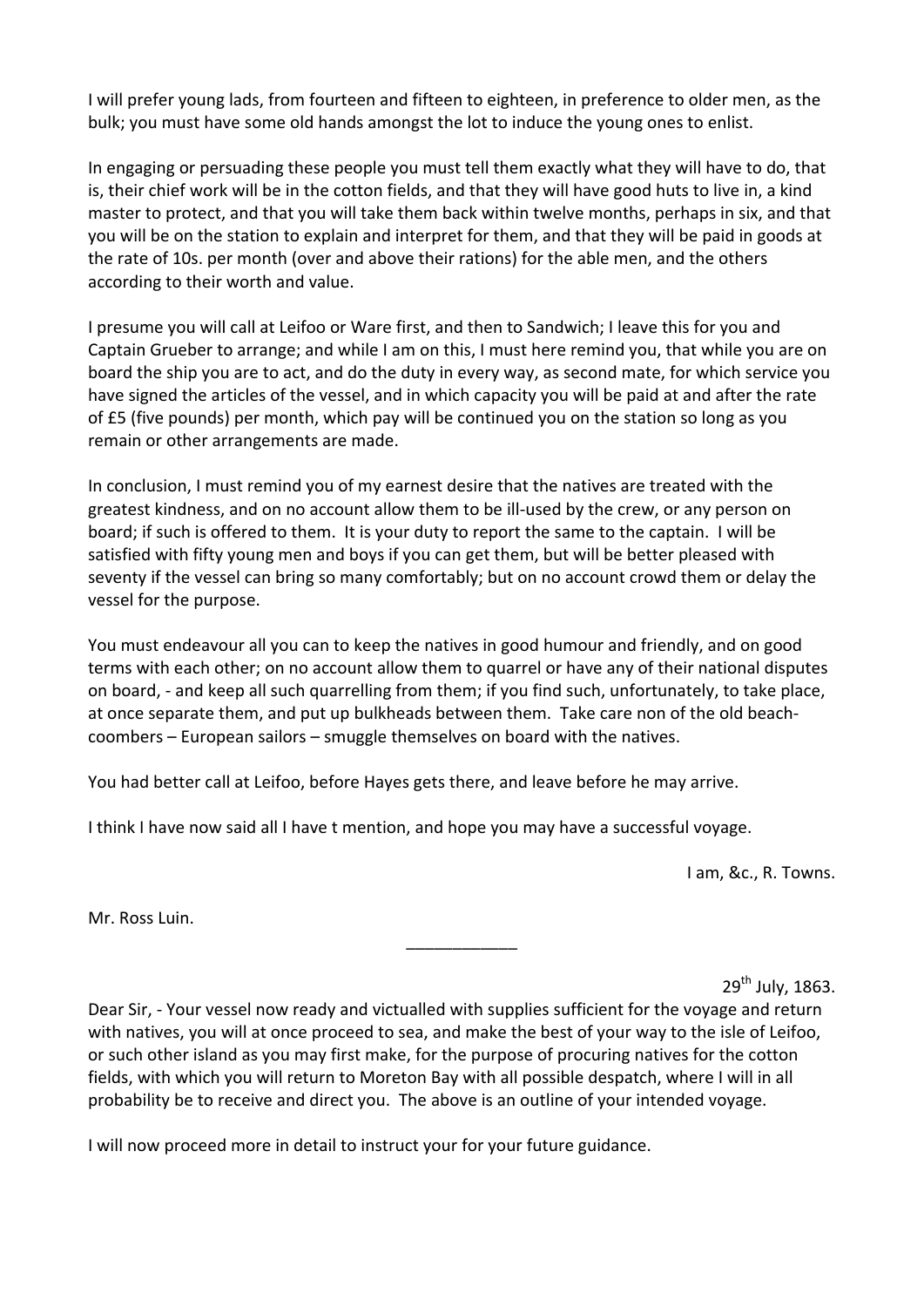The nature of your voyage is, as before stated, to proceed to the different islands of Leifoo, Ware, and Sandwich, and any other islands you may find it necessary to proceed to for the purpose of selecting the natives, and with a view to collect a useful class of men, lads, and active boys. I have engaged Mr. Ross Luin, who speaks the native language, and well known amongst the islands. This man, now shipped as second mate, will do the needful in engaging the men, which I promise to return to their native land within twelve (12) months from the time they leave. You must endeavour to convince the friends of the people, as well as themselves (those you engage), the honesty of our intention, and if there should be any legal authority, give them guarantee to the same object that the people will be returned in accordance with their agreement.

And as the natives may not be cognizant with our language, I wish you to be present when these arrangements are made through the interpreter. I have sketched out a memorandum for Mr Ross Luin to explain to the natives in your presence the terms of their engagement, and the work they have to do; also the rations they will receive, at the same time assuring them of every protection the British law will afford them. In this, you will please to observe, we wish you to act as our agent, and not allow any advantage to be taken of the natives, even to our interest.

And when engaged, I look to you to see that they are properly cared for, that they have proper food and attention, and that they are made to keep the place in which they live thoroughly clean.

I have put on board two suits of shirts and trousers for one hundred natives. You will please serve out one suit when they first embark, keeping one for their landing. If you can procure seventy natives in all, you may do so; but half the number will do. If you find much difficulty in getting them, on no account attempt force to take the people against their own free will and consent. If you find any missionaries at the islands, make their acquaintance, and tell them from me what my object tis in engaging the natives to leave the island they belong to, and engage for a short season to serve in cultivating cotton. The labor will be light, in weeding, cleaning, and picking cotton; and I will engage to provide them comfortable huts, and regular rations of rice, meat, pumpkins, potatoes, and yams (if they will grow), and return them to their homes within the twelve months – very likely within six months.

And you may also mention to the missionary that it is my intention to bring over their wives with them next year if they like the place, and answers my purpose to do so.

I will make their wages for the best men equal to ten shillings per month, with others in proportion. These natives will have every protection equal to Europeans in Queensland, which is a climate as warm as the one they leave. This much you may tell the missionaries; and if they can find a reader or interpreter, I will gladly receive him, and pay him for what he may be worth, over and above his food and lodging, which I suppose will be little; but he will learn civilisation. I mean to exchange these people every six or twelve months, and bring over their wives and families with them when they get accustomed to the country and the work.

I have now shadowed forth my views and intentions, and leave you to carry them out; and, in conclusion, I will again repeat, on no account allow the natives to be ill-used. They are a poor, timid, unoffending race, and require all the kindness you can show them. You may lead them to anything, and I will not allow them to be driven.

If you find it difficult to procure the natives through Mr. Ross Luin, you had better run over t Erromanga, to Mr. Henry's station and he may be able to assist you, should such be necessary, but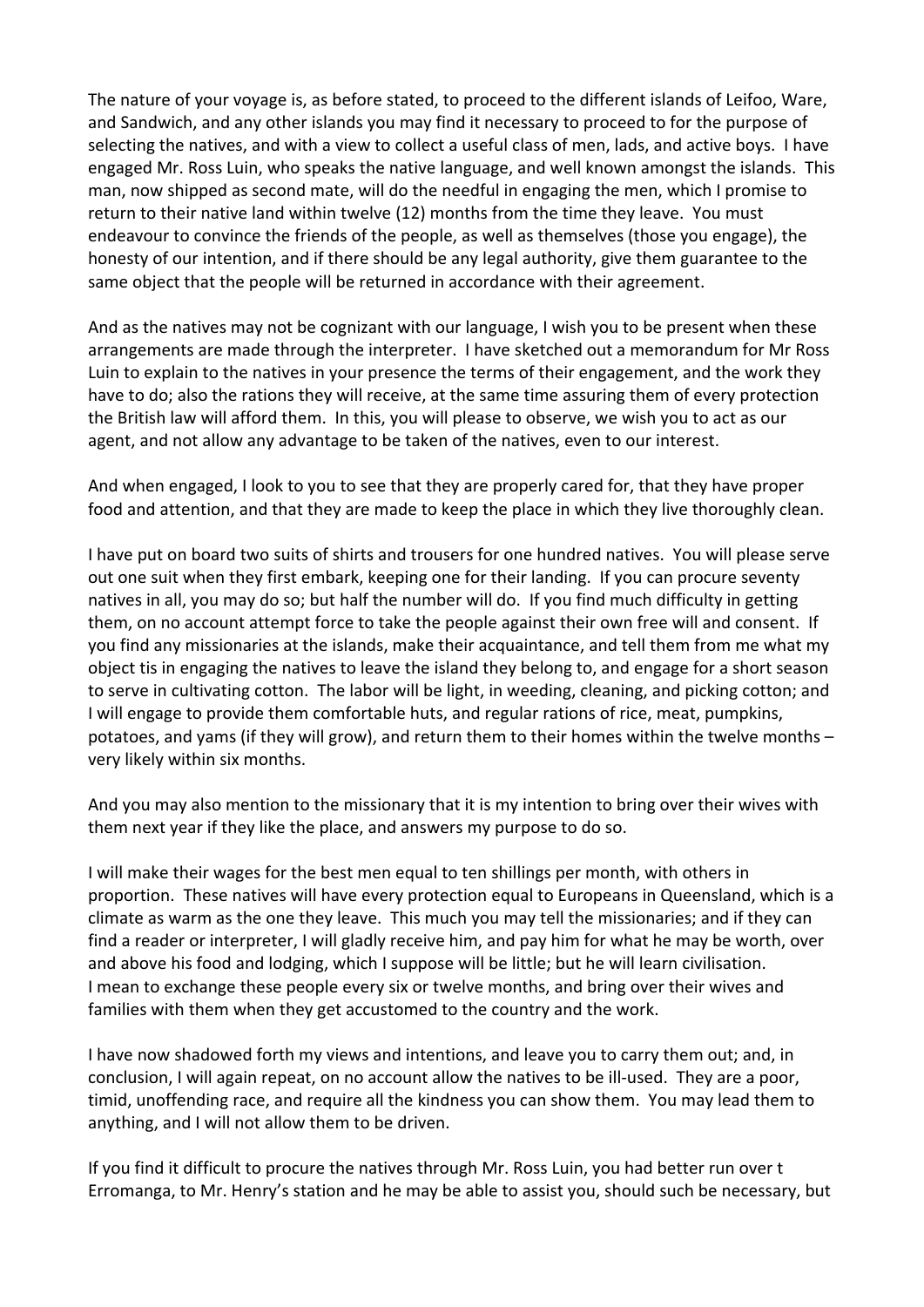it will be a disappointment to me if you cannot procure for me from fifty to seventy natives for the purpose required.

In reporting your ship inwards from the islands, be particular, and state the number, names, and ages you have on hand as passengers for Mr. Towns' Cotton Plantation – let everything be clear in your proceedings, Mr. Palmer, my agent in Brisbane, will have my instructions respecting you, if I am not in Queensland, to which you will please attend.

Use your utmost endeavour to get over the ground, and land the people as soon as possible. You must be a little easy with Mr. Ross Luin, but if he fails to give you satisfaction, go to Mr. Henry, at Erromanga, or Underwood, at Anataw, and they will put a man on.

Yours, &c., R. Towns.

Captain Grueber, "Don Juan"

# **The Brisbane Courier, Thursday 7 July 1864, page 2**

#### IPSWICH STEAMERS

The Premier, s., is to proceed to the bay this morning, to convey the health officer to inspect the South Sea Islanders, who arrived by the Uncle Tom, schooner, on Tuesday last. If passed, the Islanders will be conveyed from the schooner direct to Captain Towns' plantation on the Logan River. It will be remembered that some eleven months ago Captain towns introduced a similar number of the Islanders by the Don Juan. These men were under an engagement for twelve months, at the termination of which they are to be sent back to their native islands in the South Pacific. In the event of any of them wishing to return to Queensland, they will be required to enter into an agreement to work for five years; and will be allowed to bring their wives and families with them. We understand that the vessel which conveys them hence will cruise among the islands for some time, to afford those who may be desirous of returning an opportunity of dosing so.

# **The Maitland Mercury & Hunter River General Advertiser, Thursday 11 October 1866**

The Logan – October 4 – The want of rain is now most severely felt for all growing crops, and for every purpose of agriculture. During the last week scarcely any progress is visible in the growth of anything, and it is astonishing how dry the land has become. Should October this year be dry, as is usually the case, fears will be entertained that the season which commenced so auspiciously is going very quickly to betray itself. – During the last week Captain Towns has received another large addition of South Sea islanders. They were brought up the river by Mr. Pettigrew's new steamer. The number is said to be seventy. Townsvale plantation is a great success, and 259 bales of cotton have been sent away this last season. – Brisbane Courier's Correspondent.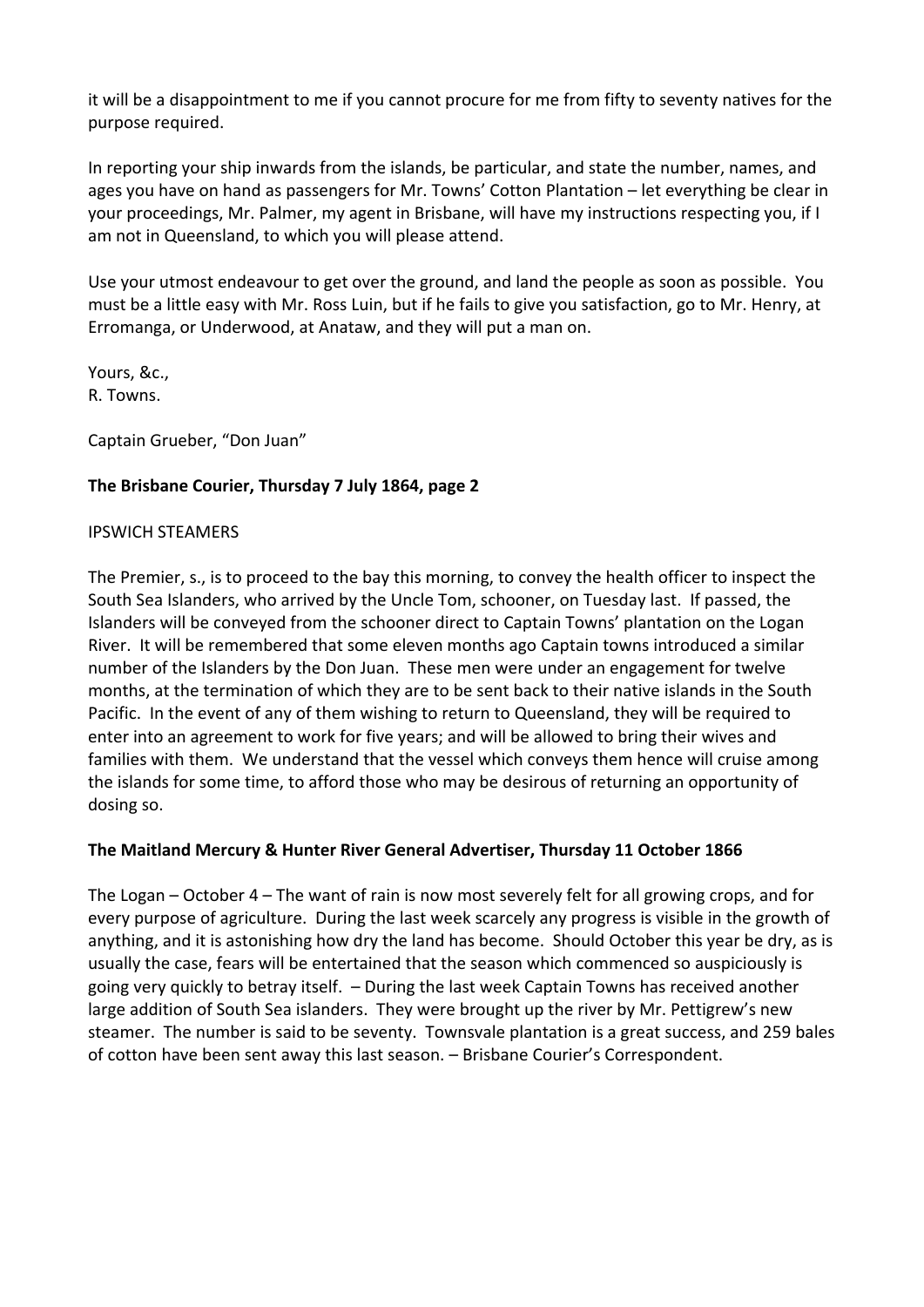#### **The Queensland Times, September 1867**



#### **The Darling Downs Gazette and General Advertiser, Saturday 21 December 1867, page 3**

#### SOUTH SEA ISLAND LABOUR

The following report has just been made to the Government by Mr Macdonnell, Immigration Agent in Brisbane –

In accordance with instructions, I visited and inspected, on the  $13<sup>th</sup>$  instant, the barque King Oscar, 248 tons, Captain Gibbon, which arrived in Moreton Bay from the South Sea Islanders on the  $11<sup>th</sup>$ instant; and I have now the honour to report that this vessel was chartered by Messrs W.D. White and G. Mylne for the purpose of obtaining labourers from the South Sea Islands for employment in Queensland. Mr. H. Ross Lewin acting as recruiting agent; and the employers for whom the Islanders were engaged are – Messrs G. Raff, W.H. Walsh, G. Mylne, G. Sandeman, J. Fraser, Phillips, and others; the agents for the ship are Messrs Bright Brothers. There was one European passenger besides Lewin.

The King Oscar left this port about two months since, and commenced taking in Islanders nine days after leaving Moreton Bay. The voyage back was performed in thirteen days. The cargo consisted of cocoa‐nuts and live pigs. There were 270 Islanders on board, exclusive of boat's crews. These were procured from the undermentioned Islands –

| Sandwich | 67  |
|----------|-----|
| Mow      | 28  |
| Mare     | 31  |
| Pee      | 33  |
| Ambrim   | 72  |
| Mii      | 39  |
| Total    | 270 |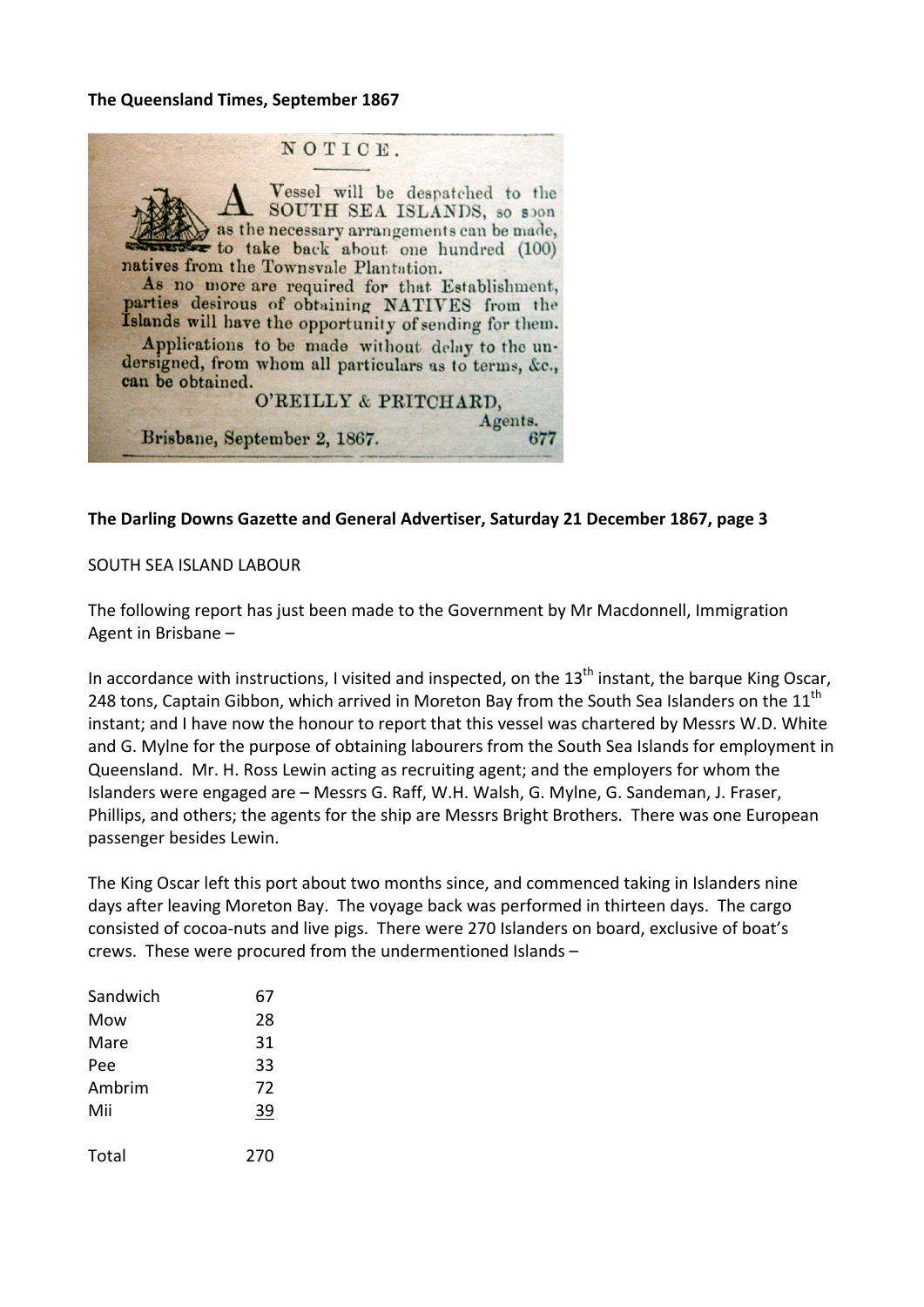Their apparent ages ranged from 14 to  $40 -$  the natives of Mow containing a large proportion from 14 to 18. The men appeared to enjoy good health, with the exception of a Sandwich man, ill from chest disease; an Ambrim man, ill from dropsy in the hand; another, from same island, with a boil or abscess on the knee; and an Apee man, who fell down the hatchway and hurt his leg. One death occurred on the voyage among the Sandwich men, from a chest disease, probably consumption. I questioned them respecting this death, and they pointed to their chests and coughed, when endeavouring to describe the illness. This man, no doubt, was ill when taken on boards and should not have been allowed to come. Mr Lewin stated that he did not discover that he was ill until it was too late to put him on shore. There was no medical attendant on board, but the ship was provided with a medicine chest and a medical guide.

I mustered the natives of each island in separate groups, and, with the assistance of one of their own number, who could speak a little English, and Mr Lewin's interpreter, I examined them with a view of ascertaining if they knew the object for which they came. The time for which they were engaged? The amount of wages promised to them? The allowance of clothing promised? The food they are to receive? At what time they expect to be taken back to their respective islands? Their treatment on board ship? Their food on board ship? And, lastly, whether Mr Lewis stole them from their islands.

To all these questions satisfactory replies were given, which were substantially as follows – They came with the intention of working for employers in Queensland. The term of service to be three years. Wages to be £6 per year, or £18 in all. Clothing to be supplied at the rate of two shirts, and two trousers per annum, or six of each in all, and blankets as required. Food to consist of meat, flour, sweet potato, rice, and sugar; the quantity of these articles to be supplied daily or weekly. (Although stated in their separate agreements, did not appear to be well known to the men). They are to be returned to their native islands at the end of three years. They were well treated on board ship. They were satisfied with the food issued to them during the voyage, consisting of pork, yams, rice and cocoa-nuts. The last question appeared to amuse them, as they all laughed at the notion that Mr Lewis ran away with, or stole, them; and they gave a decided negative to the question, which I put to them in various forms, with the same result.

I inspected the 'tween decks," and found it tolerably well ventilated by three hatchways. An open raised berth or sleeping place extended fore and aft at each side, six feet in width, leaving an open space amidships thirteen feet wide by about seventy-seven feet long; the height of the "tween decks" is about six feet.

The men were all supplied with clothing and blankets, and they appeared to be contented, and in good spirits. They are a good class, especially those for Mare; they all appear to be simple in their habits, and, if properly treated, will doubtless make good labourers.

Mr Lewin, in the absence of Captain Gibbon, afforded every facility for the inspection, and invited all possible inquiry. He stated he was glad the Government interfered in the matter, as he hoped it would tend to remove many erroneous impressions with regard to this description of labour.

Mr George Raff, one of the employers, accompanied me on board, and signed agreements with fifty islanders, namely: - Five from Mare, fourteen from Ambrin, and thirty-one from Mii, after the contents had been fully explained to them in my presence. A copy of one of these agreements in appended hereto.